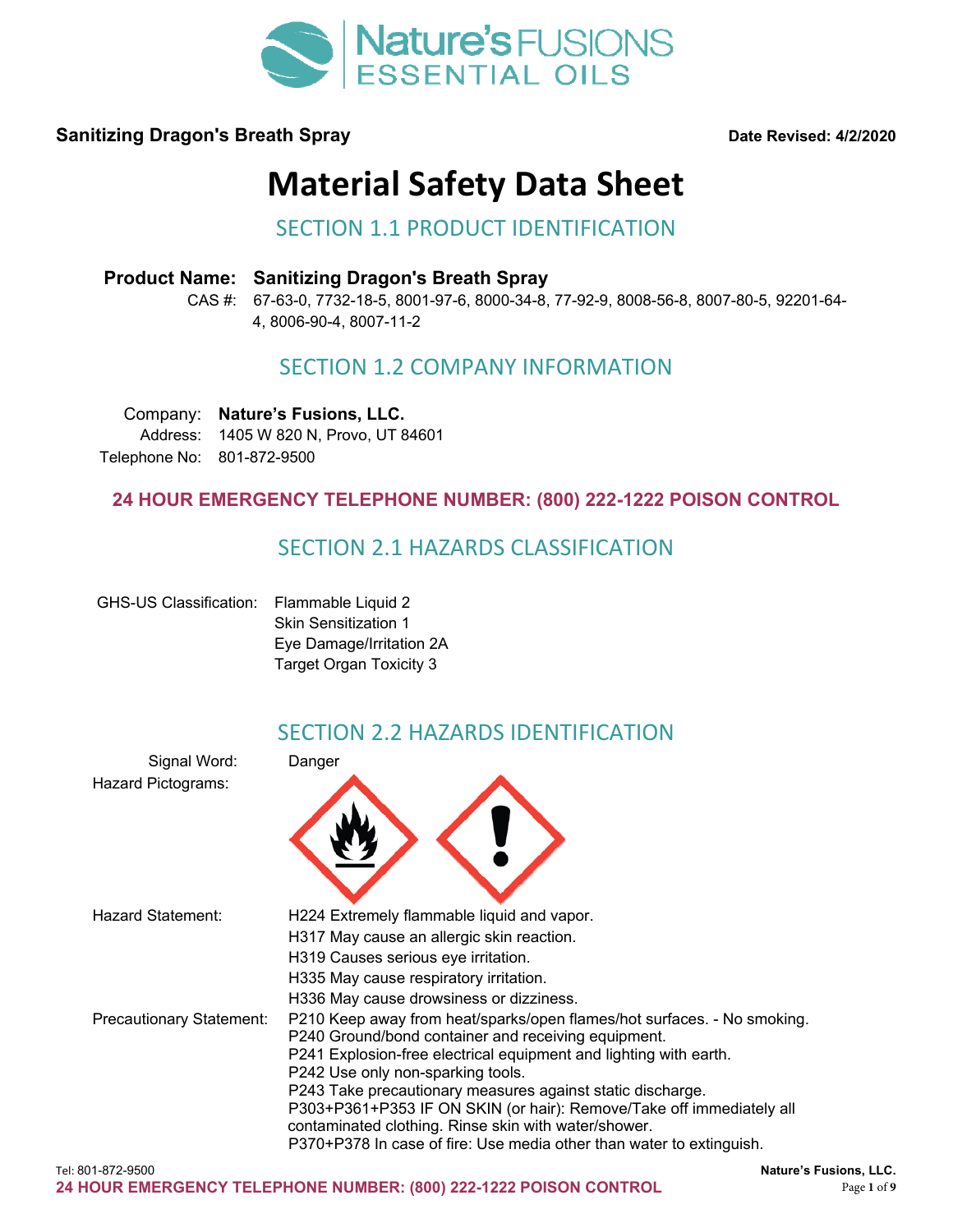

P403+P235 Store in a well-ventilated place. Keep cool. P261 Avoid breathing dust/fume/gas/mist/vapors/spray. P272 Contaminated work clothing should not be allowed out of the workplace. P280 Wear protective gloves/eye protection/face protection. P333+P313 If skin irritation or rash occurs: Get medical advice/attention. P363 Wash contaminated clothing before reuse. P264 Wash face, hands, and any exposed skin thoroughly after handling. P305+P351+P338 IF IN EYES: Rinse cautiously with water for several minutes. Remove contact lenses, if present and easy to do. Continue rinsing. P337+P313 If eye irritation persists: Get medical advice/attention. P233 Keep container tightly closed. P261 Avoid breathing dust/fume/gas/mist/vapors/spray. P271 Use only outdoors or in a well-ventilated area. P304+P340 IF INHALED: Remove victim to fresh air and keep at rest in a position comfortable for breathing. P312 Call a POISON CENTER or doctor/physician if you feel unwell. P404+P233 Store in a well-ventilated place. Keep container tightly closed. P405 Store locked up. P501 Dispose of contents/container in accordance with local/regional/national/international regulations.

### SECTION 2.3 OTHER HAZARDS INDENTIFICATION

Other Hazards: No additional information available.

# SECTION: 3. COMPOSITION / INFORMATION INGREDIENTS

| <b>Content</b>                  | CAS#       | EC#            | <b>Concentration</b> |
|---------------------------------|------------|----------------|----------------------|
| Alcohol                         | 67-63-0    | 200-661-7      | >63%                 |
| Water, Distilled                | 7732-18-5  | 231-791-2      | 25% - 50%            |
| Hydrogen Peroxide               | 7722-84-1  | N/A            | $< 5\%$              |
| Aloe Vera Powder                | 8001-97-6  | <b>Unknown</b> | $< 5\%$              |
| Clove Essential Oil             | 8000-34-8  | 284-638-7      | $< 5\%$              |
| <b>Citric Acid Powder</b>       | 77-92-9    | 201-069-1      | $< 5\%$              |
| Lemon Essential Oil             | 8008-56-8  | 284-515-8      | $< 5\%$              |
| Cassia Essential Oil            | 8007-80-5  | 284-635-0      | $< 5\%$              |
| <b>Eucalyptus Essential Oil</b> | 92201-64-4 | 295-995-3      | $< 5\%$              |
| <b>Peppermint Essential Oil</b> | 8006-90-4  | 282-015-4      | $< 5\%$              |

\*\*Specified chemical identity and/or exact percentage of composition has been withheld as a trade secret.\*\*

### SECTION 4.1 NECESSARY FIRST AID MEASURES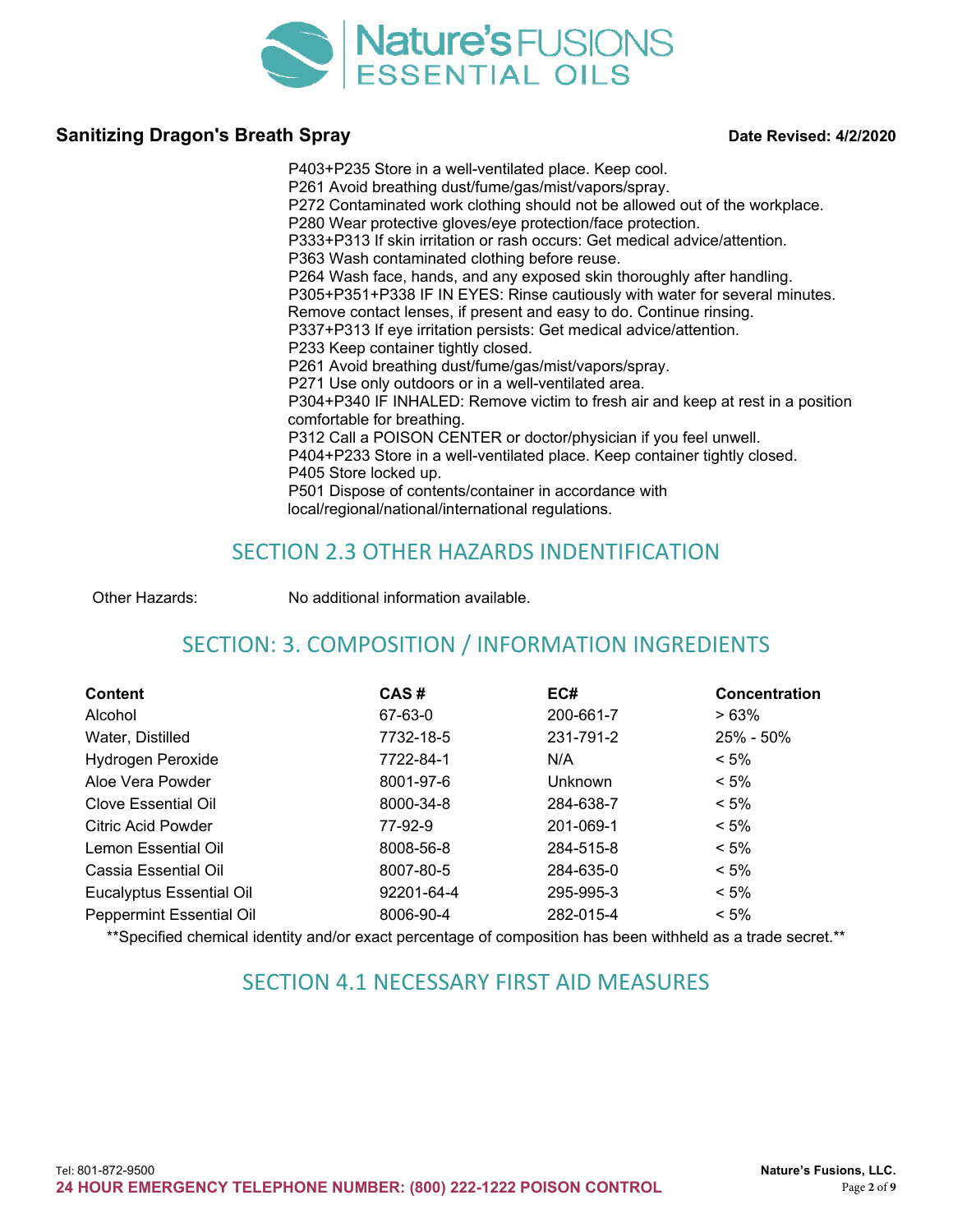

- Eye Contact: Rinse immediately with plenty of water. Remove contact lenses, if present and easy to do. Continue rinsing. Do not apply (chemical) neutralizing agents without medical advice. Take victim to an ophthalmologist if irritation persists.
	- Inhalation: Remove the victim into fresh air. Respiratory problems: consult a doctor/medical service.
	- Ingestion: Rinse mouth with water. Do not apply (chemical) neutralizing agents without medical advice. Immediately after ingestion: give lots of water to drink. Do not induce vomiting. Call Poison Information Centre (www.big.be/antigif.htm). Consult a doctor/medical service if you feel unwell. Ingestion of large quantities: immediately to hospital. Take the container/vomit to the doctor/hospital.
- Skin Contact: Rinse with water. Do not apply (chemical) neutralizing agents without medical advice. Soap may be used. Take victim to a doctor if irritation persists.

### SECTION 4.2 SYMPTOMS

- Eye Contact: Rinse immediately with plenty of water. Remove contact lenses, if present and easy to do. Continue rinsing. Do not apply (chemical) neutralizing agents without medical advice. Take victim to an ophthalmologist if irritation persists.
	- Inhalation: EXPOSURE TO HIGH CONCENTRATIONS: Coughing. Dry/sore throat. Central nervous system depression. Dizziness. Headache. Narcosis.
	- Ingestion: AFTER ABSORPTION OF LARGE QUANTITIES: Central nervous system depression. Headache. Dilation of the blood vessels. Low arterial pressure. Nausea. Vomiting. Abdominal pain. Disturbed motor response. Disturbances of consciousness. FOLLOWING SYMPTOMS MAY APPEAR LATER: Body temperature fall. Slowing respiration.
- Skin Contact: Dry skin.

# SECTION 4.3 OTHER FIRST AID MEASURES

Medical Attention/Special Treatment: No additional information available.

### SECTION 5.1 EXTINGUISHING

| Suitable Extinguishing media:   | Quick-acting ABC powder extinguisher. Quick-acting BC powder       |
|---------------------------------|--------------------------------------------------------------------|
|                                 | extinguisher. Quick-acting class B foam extinguisher. Quick-acting |
|                                 | CO2 extinguisher. Class B foam (alcohol-resistant). Water spray if |
|                                 | puddle cannot expand.                                              |
| Unsuitable Extinguishing media: | Water (quick-acting extinguisher, reel); risk of puddle expansion. |
|                                 | Water; risk of puddle expansion.                                   |

### SECTION 5.2 SPECIAL HAZARDS

Special Hazards Arising from Chemical: No additional information available.

#### SECTION 5.3 FIRE FIGHTING MEASURES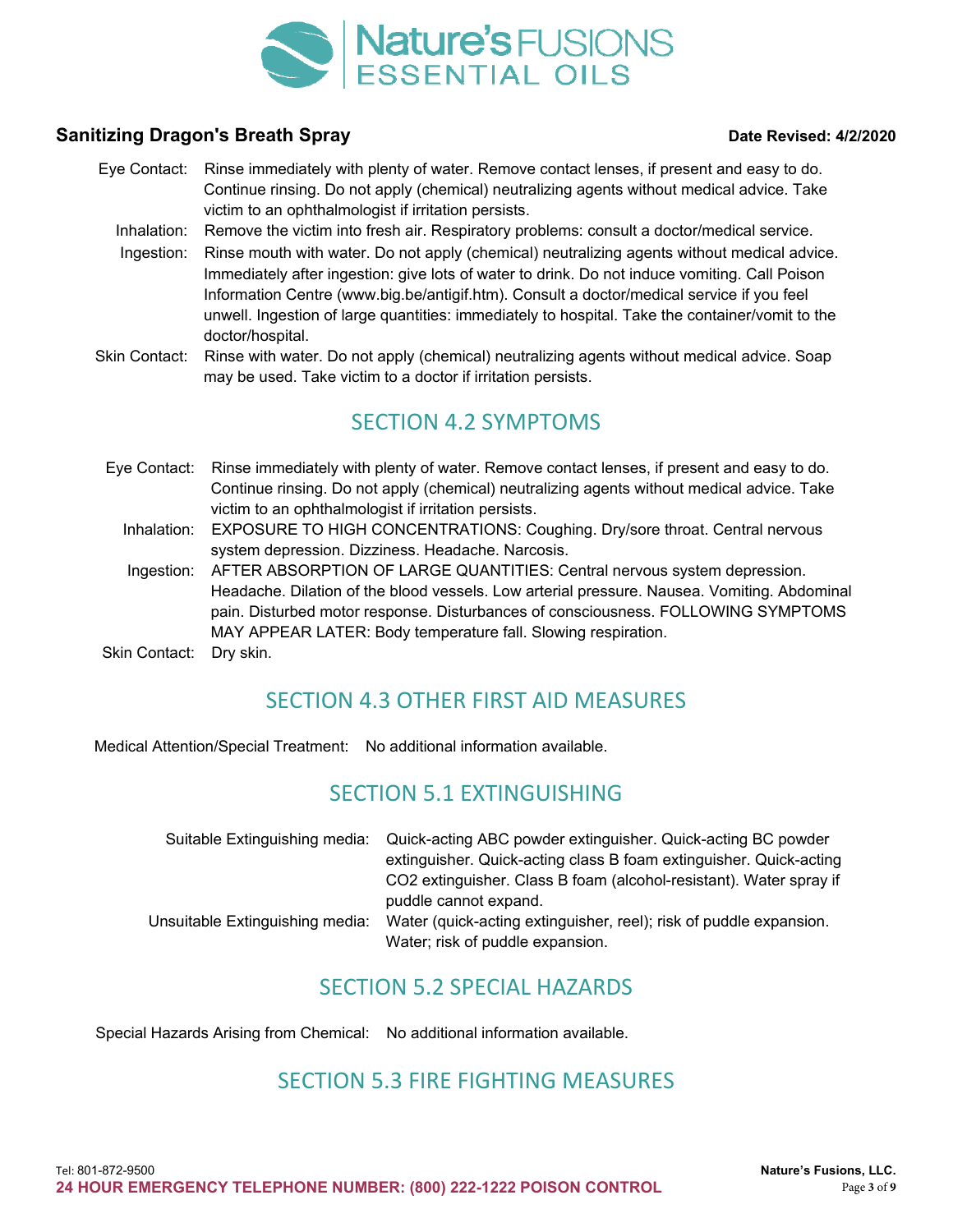

| Firefighter Instructions: Cool tanks/drums with water spray/remove them into safety. Do not |
|---------------------------------------------------------------------------------------------|
| move the load if exposed to heat.                                                           |
| Protection during firefighting: Heat/fire exposure: compressed air/oxygen apparatus.        |

### SECTION 6.1 ACCIDENTAL RELEASE MEASURES

| <b>Personal Precautions:</b> | Clean up any spills as soon as possible, using an absorbent material<br>to collect it. Gloves. Protective goggles. Protective clothing. Large<br>spills/in enclosed spaces: compressed air apparatus. Keep upwind.<br>Mark the danger area. Consider evacuation. Seal off low-lying areas.<br>Close doors and windows of adjacent premises. Stop engines and no<br>smoking. No naked flames or sparks. Spark- and explosion-proof<br>appliances and lighting equipment. Keep containers closed. Wash<br>contaminated clothes. |
|------------------------------|-------------------------------------------------------------------------------------------------------------------------------------------------------------------------------------------------------------------------------------------------------------------------------------------------------------------------------------------------------------------------------------------------------------------------------------------------------------------------------------------------------------------------------|
| Protective equipment:        | Equip cleanup crew with proper protection. Do not breathe gas,                                                                                                                                                                                                                                                                                                                                                                                                                                                                |
|                              | fumes, vapor or spray.                                                                                                                                                                                                                                                                                                                                                                                                                                                                                                        |
| Environmental Precautions:   | Prevent spreading in sewers.                                                                                                                                                                                                                                                                                                                                                                                                                                                                                                  |

### SECTION 6.2 ACCIDENTAL RELEASE CLEANING MEASURES

Methods and Material for Cleaning Up: For containment : Contain released substance, pump into suitable containers. Plug the leak, cut off the supply. Dam up the liquid spill. Try to reduce evaporation. Measure the concentration of the explosive gas-air mixture. Dilute/disperse combustible gas/vapor with water curtain. Provide equipment/receptacles with earthing. Do not use compressed air for pumping over spills. Methods for cleaning up : Take up liquid spill into absorbent material, e.g.: dry sand/earth/vermiculite or powdered limestone. Scoop absorbed substance into closing containers. Damaged/cooled tanks must be emptied. Do not use compressed air for pumping over spills. Carefully collect the spill/leftovers. Clean contaminated surfaces with an excess of water. Take collected spill to manufacturer/competent authority. Wash clothing and equipment after handling.

#### SECTION 7.1 PRECAUTIONS FOR HANDLING

Precautions for handling: Use spark-/explosionproof appliances and lighting system. Take precautions against electrostatic charges. Keep away from naked flames/heat. Keep away from ignition sources/sparks. Measure the concentration in the air regularly. Work under local exhaust/ventilation. Comply with the legal requirements. Remove contaminated clothing immediately. Clean contaminated clothing. Handle uncleaned empty containers as full ones. Thoroughly clean/dry the installation before use. Do not discharge the waste into the drain. Do not use compressed air for pumping over. Keep container tightly closed.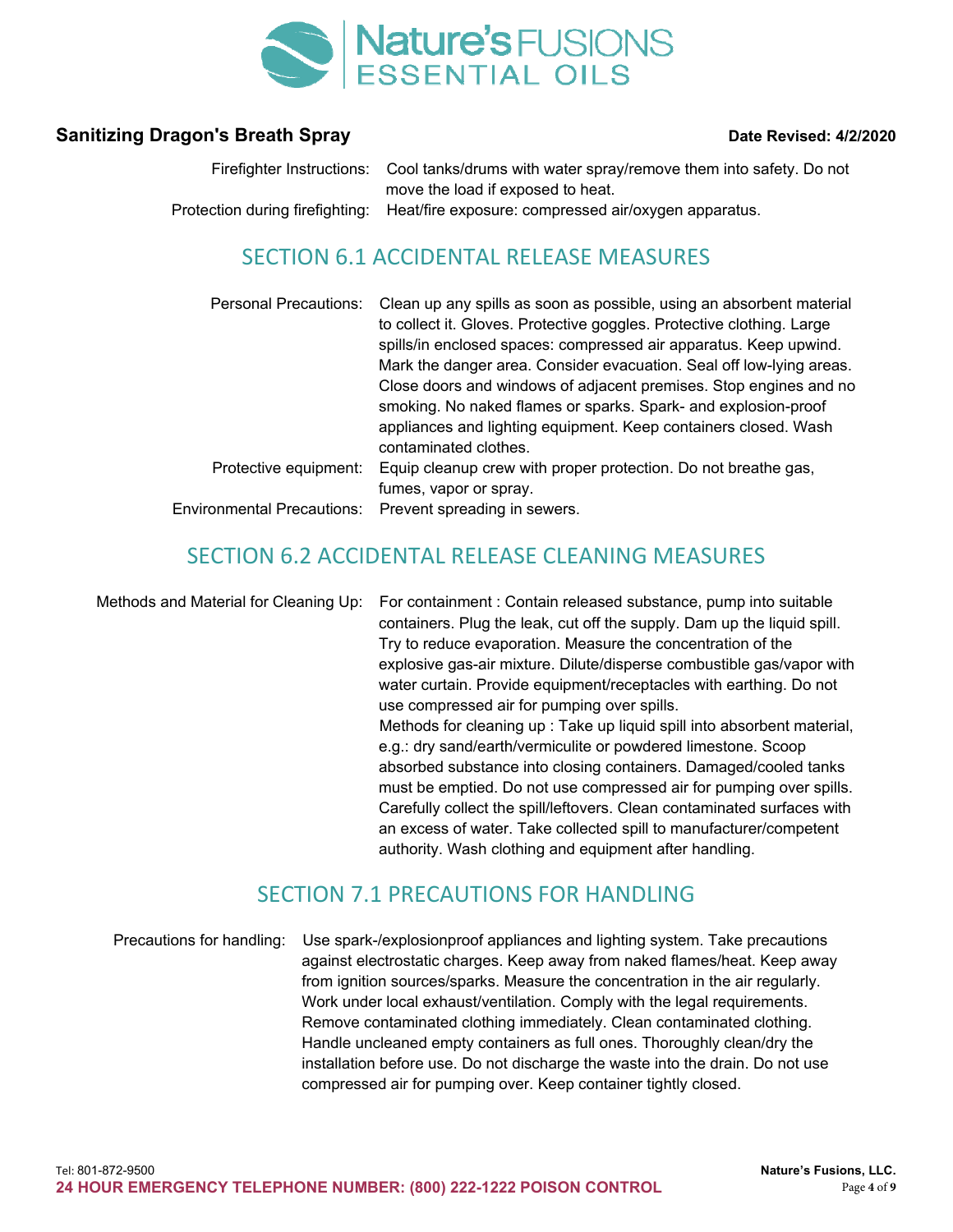

#### SECTION 7.2 CONDITIONS FOR SAFE STORAGE

Conditions for safe storage: Incompatible products : Ammonia. Strong acids. Strong oxidizers. Incompatible materials : Direct sunlight. Heat sources. Sources of ignition. Heat-ignition : KEEP SUBSTANCE AWAY FROM: heat sources. ignition sources. Prohibitions on mixed storage : KEEP SUBSTANCE AWAY FROM: oxidizing agents. strong acids. (strong) bases. amines. halogens. Storage area : Store in a cool area. Store in a dry area. Ventilation at floor level. Fireproof storeroom. Provide for an automatic sprinkler system. Provide for a tub to collect spills. Provide the tank with earthing. May be stored under nitrogen. Meet the legal requirements. Special rules on packaging : SPECIAL REQUIREMENTS: closing. with pressure relief valve. dry. clean. correctly labelled. meet the legal requirements. Secure fragile packaging's in solid containers. Packaging materials : SUITABLE MATERIAL: stainless steel. Monel steel. carbon steel. copper. nickel. bronze. glass. Teflon. polyethylene. polypropylene. zinc. MATERIAL TO AVOID: steel with rubber inner lining. aluminum.

### SECTION 8.1 EXPOSURE AND ENGINEERING CONTROLS

PEL, ACGIH, TLV exposure limit: No additional information available. Appropriate engineering controls: Showers. Eyewash stations. Ventilation systems.

### SECTION 8.2 PERSONAL PROTECTION/EQUIPMENT

|                                                | Eye/Face Protection: Tight sealing safety goggles.                                          |
|------------------------------------------------|---------------------------------------------------------------------------------------------|
|                                                | Hand Protection: Protective gloves against chemicals (EN 374).                              |
| Skin and Body Protection: Protective clothing. |                                                                                             |
|                                                | Respiratory Protection: Full face mask with filter type A at conc. in air > exposure limit. |
|                                                | Environmental Exposure Control: No additional information available.                        |
|                                                |                                                                                             |

### SECTION 8.3 ADDITIONAL INFORMATION

Other: No additional information available.

### SECTION 9.1 PHYSICAL PROPERTIES

Appearance: Colorless/clear substance. Odor: Alcohol odor with Cinnamon and earthy undertones. Odor Threshold: No data available. Physical State: Liquid.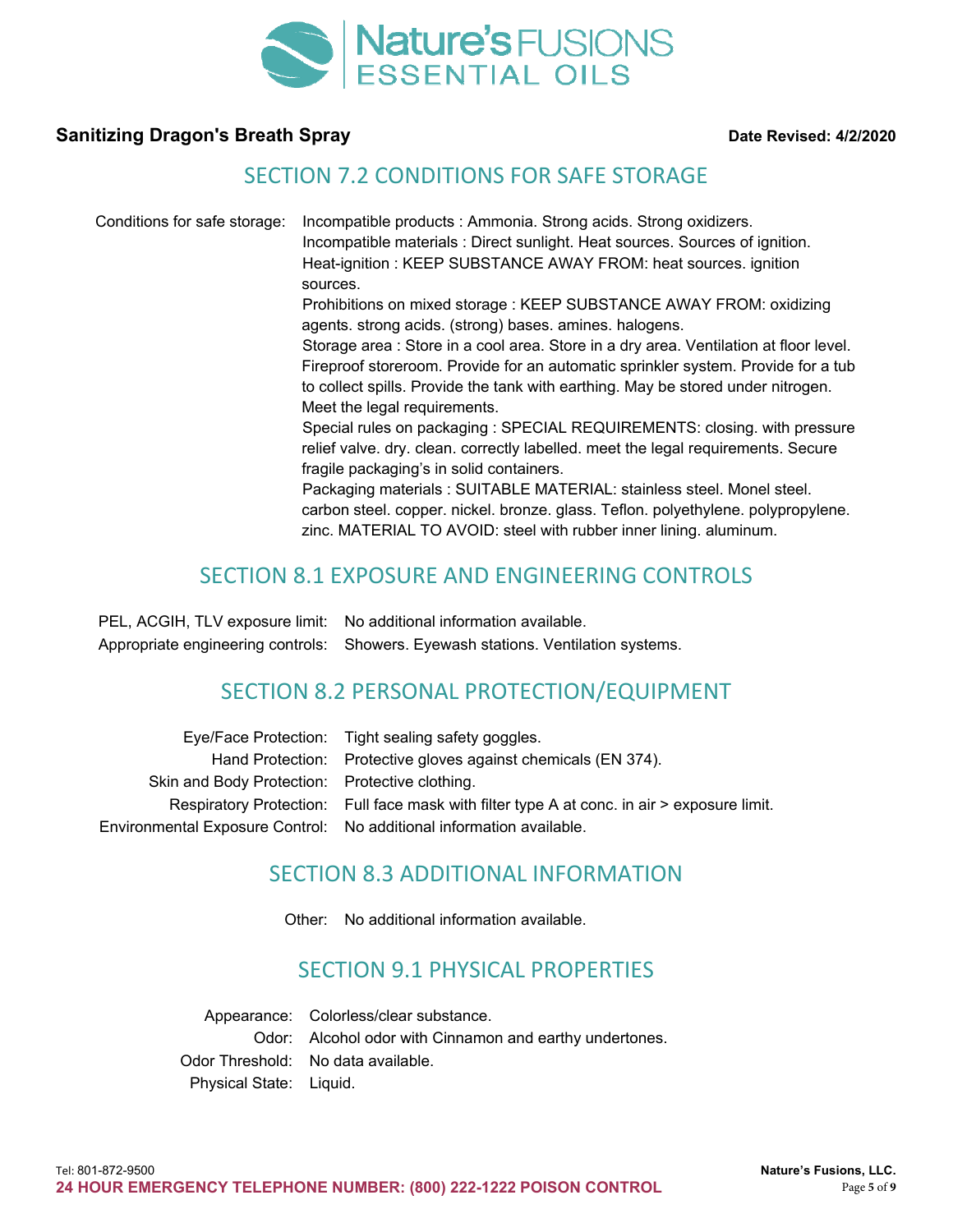

### SECTION 9.2 CHEMICAL PROPERTIES

| pH:                                  | No data available.      |
|--------------------------------------|-------------------------|
| <b>Melting Point/Freezing Point:</b> | No data available.      |
| <b>Boiling Point:</b>                | No data available.      |
| Flash Point:                         | 18 $^{\circ}$ C         |
| <b>Evaporation Rate:</b>             | No data available.      |
| Flammability (solid, gas):           | No data available.      |
| Explosive limits:                    | No data available.      |
| Vapor Pressure:                      | No data available.      |
| Vapor Density:                       | No data available.      |
| Specific Gravity:                    | $0.810 - 0.910$ @ 20° C |
| Solubility:                          | Soluble.                |
| Partition coefficient:               | No data available.      |
| (n-octanol/water)                    |                         |
| <b>Autoignition Temp:</b>            | No data available.      |
| Decomposition Temp:                  | No data available.      |
| Viscosity:                           | No data available.      |

# SECTION 10. STABILITY AND REACTIVITY

|                      | Reactivity: Violent to explosive reaction with (strong) oxidizers. Prolonged storage/in large<br>quantities: may form peroxides. |
|----------------------|----------------------------------------------------------------------------------------------------------------------------------|
|                      | Chemical Stability: Stable under normal conditions.                                                                              |
|                      | Hazardous Reactions: May react violently with oxidants.                                                                          |
|                      | Incompatible Materials: Ammonia. Strong acids. Strong oxidizers.                                                                 |
| Hazardous Combustion |                                                                                                                                  |
|                      | or Decomposition Products: Carbon dioxide. Carbon monoxide.                                                                      |

# SECTION 11.1 ROUTES OF EXPOSURE

|                         | Inhalation: EXPOSURE TO HIGH CONCENTRATIONS: Coughing. Dry/sore throat. Central |
|-------------------------|---------------------------------------------------------------------------------|
|                         | nervous system depression. Dizziness. Headache. Narcosis.                       |
| Skin Contact: Dry skin. |                                                                                 |
|                         | Eye Contact: : Irritation of the eye tissue. Redness of the eye tissue.         |
|                         | Ingestion: AFTER ABSORPTION OF LARGE QUANTITIES: Central nervous system         |
|                         | depression. Headache. Dilation of the blood vessels. Low arterial pressure.     |
|                         | Nausea. Vomiting. Abdominal pain. Disturbed motor response. Disturbances of     |
|                         | consciousness. FOLLOWING SYMPTOMS MAY APPEAR LATER: Body                        |
|                         | temperature fall. Slowing respiration.                                          |

# SECTION 11.2 RELATED SYMPTOMS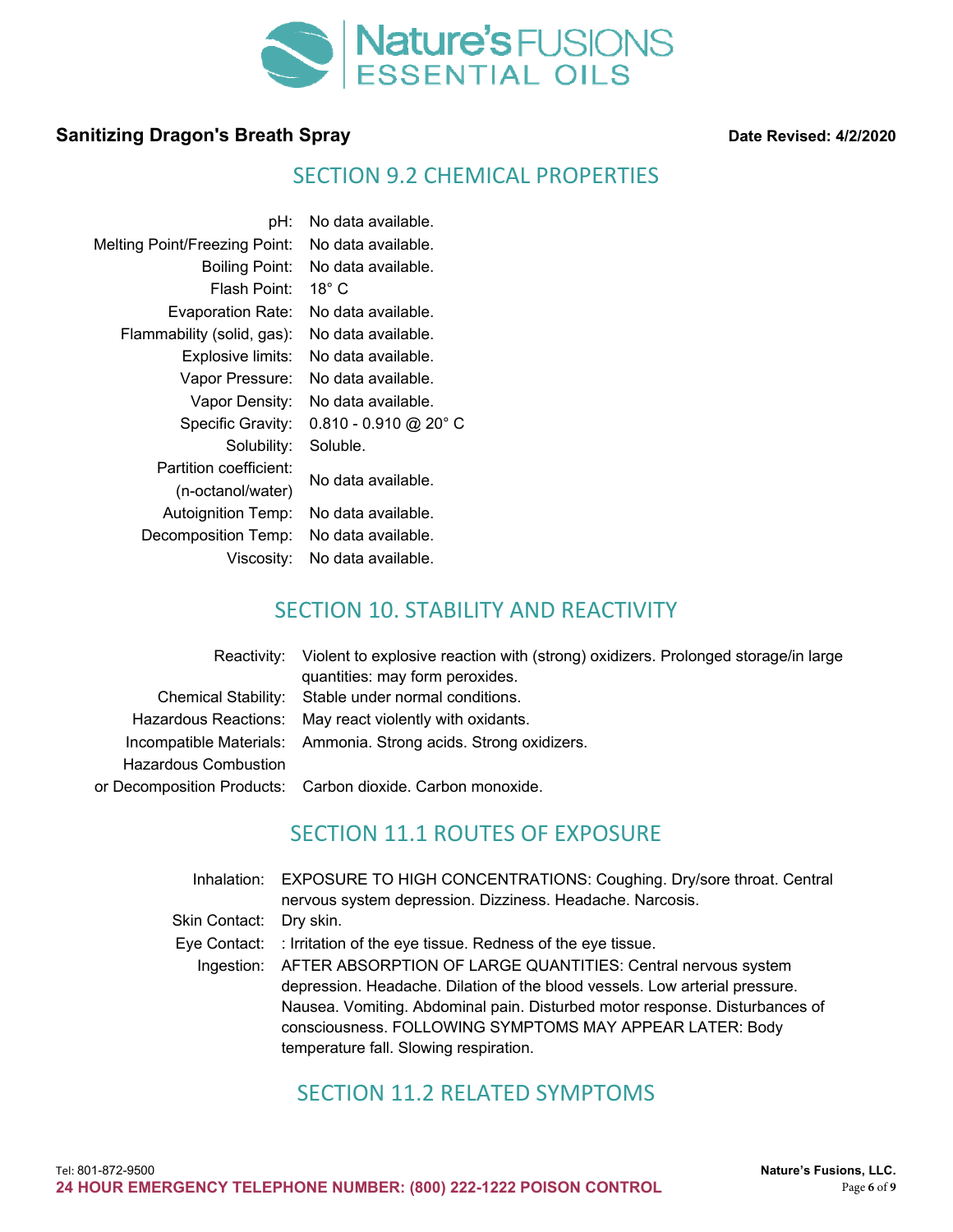

| Inhalation: Refer to section 4.2   |
|------------------------------------|
| Skin Contact: Refer to section 4.2 |
| Eye Contact: Refer to section 4.2  |
| Ingestion: Refer to section 4.2    |

# SECTION 11.3 OTHER TOXICOLOGICAL INFORMATION

Delayed/Chronic Effects: May cause allergic reactions on skin, may result in difficulty breathing. Toxicity: No additional information available. Carcinogenic: Not Carcinogenic.

# SECTION 12.1 ECOLOGICAL INFORMATION

| Eco-toxicity:                          | General - Not classified as dangerous for the environment according to the<br>criteria of Regulation (EC) No 1272/2008.<br>Air - Not included in the list of substances which may contribute to the<br>greenhouse effect (IPCC). Not included in the list of fluorinated greenhouse<br>gases (Regulation (EU) No 517/2014). Photooxidation in the air. Not<br>classified as dangerous for the ozone layer (Regulation (EC) No 1005/2009).<br>Water - Not harmful to crustacea. Not harmful to fishes. Groundwater<br>pollutant. Inhibition of activated sludge. Not harmful to algae. Not harmful to<br>bacteria. |
|----------------------------------------|-------------------------------------------------------------------------------------------------------------------------------------------------------------------------------------------------------------------------------------------------------------------------------------------------------------------------------------------------------------------------------------------------------------------------------------------------------------------------------------------------------------------------------------------------------------------------------------------------------------------|
| Persistence and Degradability:         | Biodegradable in the soil. Biodegradable in the soil under anaerobic<br>conditions. Readily biodegradable in water.                                                                                                                                                                                                                                                                                                                                                                                                                                                                                               |
| Bio-accumulative:<br>Mobility in Soil: | No additional information available.<br>High mobility in soil.                                                                                                                                                                                                                                                                                                                                                                                                                                                                                                                                                    |

# SECTION 12.2 OTHER ECOLOGICAL INFORMATION

Other Adverse Effects: No additional information available.

# SECTION 13. DISPOSAL CONSIDERATION

Waste Disposal Method: Do not discharge into drains or the environment. Remove waste in accordance with local and/or national regulations. Hazardous waste shall not be mixed together with other waste. Different types of hazardous waste shall not be mixed together if this may entail a risk of pollution or create problems for the further management of the waste. Hazardous waste shall be managed responsibly. All entities that store, transport or handle hazardous waste shall take the necessary measures to prevent risks of pollution or damage to people or animals. Recycle by distillation. Incinerate under surveillance with energy recovery. Obtain the consent of pollution control authorities before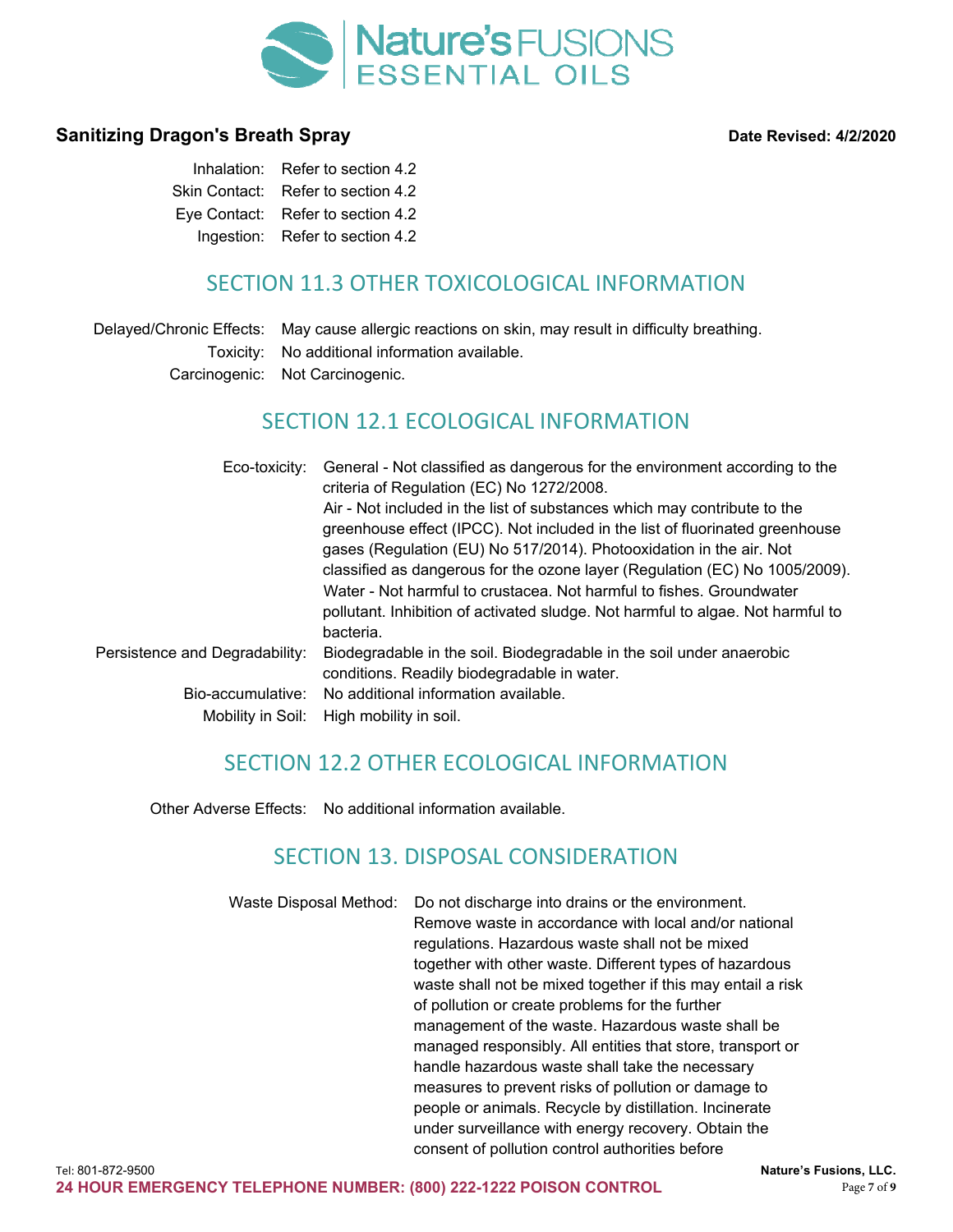

Contaminated Packaging Disposal Method: No additional information available.

discharging to wastewater treatment plants.

# SECTION 14. TRANSPORT INFORMATION

| DOT Shipping (Land): Regulated    |                                                                      |
|-----------------------------------|----------------------------------------------------------------------|
| IATA Shipping (Air): Regulated    |                                                                      |
|                                   | IMDG Shipping (Boat): Regulated. EmS-No. (1): F-E. EmS-No. (2): S-D. |
| Proper Shipping Name: Isopropanol |                                                                      |
| UN #: 1219                        |                                                                      |
| Hazard Class: 3                   |                                                                      |
| Packaging Group: II               |                                                                      |
|                                   |                                                                      |

# SECTION 15. REGULATORY INFORMATION

US Federal Regulations: Listed on the United States TSCA (Toxic Substances Control Act) inventory International Regulations: No additional information available.

### SECTION 16. OTHER INFORMATION

| Health Hazard (HMIS): N/A       |                                                                                                                                                                                                                                   |
|---------------------------------|-----------------------------------------------------------------------------------------------------------------------------------------------------------------------------------------------------------------------------------|
| Flammability Hazard (HMIS): N/A |                                                                                                                                                                                                                                   |
| Physical Hazard (HMIS): N/A     |                                                                                                                                                                                                                                   |
|                                 | Sara 313: Subject to reporting requirements of United States SARA Section 313.                                                                                                                                                    |
|                                 | California Proposition 65: This product does not contain any chemicals known to State of California to<br>cause cancer, birth defects, or any other reproductive harm per the Safe<br>Drinking Water and Enforcement Act of 1986. |

**Creation Date:** 3/1/2020